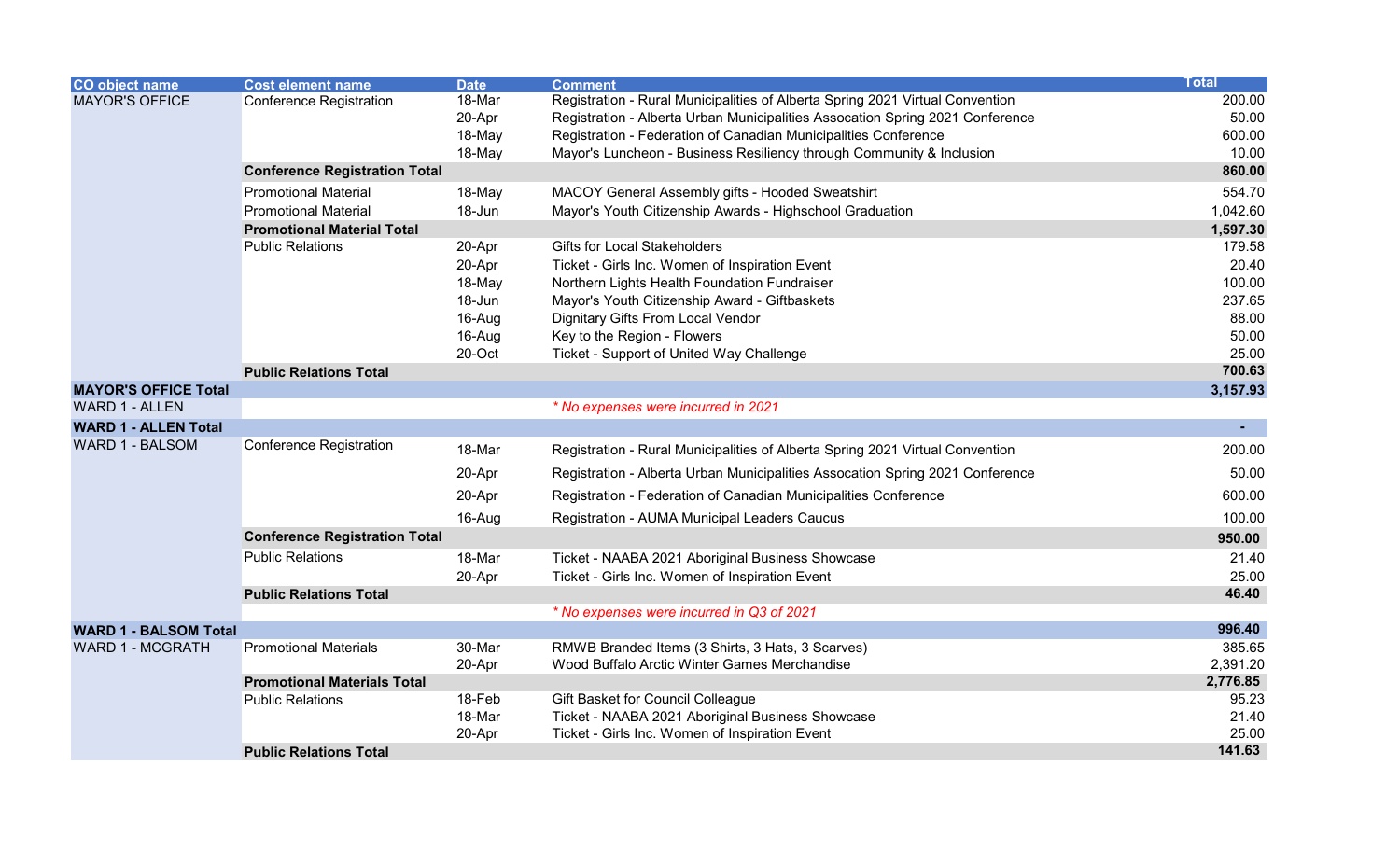| CO object name                                            | <b>Cost element name</b>                                        | <b>Date</b> | <b>Comment</b>                                                                 | <b>Total</b> |
|-----------------------------------------------------------|-----------------------------------------------------------------|-------------|--------------------------------------------------------------------------------|--------------|
|                                                           |                                                                 |             | * No expenses were incurred in Q3 of 2021                                      |              |
| <b>WARD 1 - MCGRATH Total</b>                             |                                                                 |             |                                                                                | 2,918.48     |
| <b>WARD 1 - MEAGHER</b>                                   |                                                                 |             | * No expenses were incurred in 2021                                            |              |
| <b>WARD 1 - MEAGHER Total</b>                             |                                                                 |             |                                                                                |              |
| Ward 1 - MURPHY                                           | <b>Public Relations</b>                                         | 20-Apr      | Ticket - Girls Inc. Women of Inspiration Event                                 | 25.00        |
|                                                           |                                                                 | 20-Apr      | Ticket - NAABA 2021 Aboriginal Business Showcase                               | 20.40        |
|                                                           | <b>Public Relations Total</b>                                   |             |                                                                                | 45.40        |
|                                                           |                                                                 |             | * No expenses were incurred in Q1 and Q3 of 2021                               | 45.40        |
| <b>WARD 1 - MURPHY Total</b><br><b>WARD 1 - PEDDLE</b>    | <b>Public Relations</b>                                         | 20-Apr      | Ticket - NAABA 2021 Aboriginal Business Showcase                               | 20.40        |
|                                                           | <b>Public Relations Total</b>                                   |             |                                                                                | 20.40        |
|                                                           |                                                                 |             | * No expenses were incurred in Q1 and Q3 of 2021                               |              |
| <b>WARD 1 - PEDDLE Total</b>                              |                                                                 |             |                                                                                | 20.40        |
| <b>WARD 2 - INGLIS</b>                                    |                                                                 |             | * No expenses were incurred in Q1 of 2021                                      |              |
| NOTE - due to location                                    | <b>Business Travel</b>                                          | 20-Apr      | Parking at McMurray Aviation - 1 month                                         | 100.00       |
| and required travel, the                                  |                                                                 | 16-Aug      | Parking at McMurray Aviation - 2 weeks                                         | 112.00       |
| <b>Ward 2 Business Travel</b>                             |                                                                 | 20-Sep      | Parking at McMurray Aviation - 2 weeks                                         | 112.00       |
| budget includes Airfare.                                  | <b>Business Travel Total</b>                                    |             |                                                                                | 324.00       |
| <b>WARD 2 - INGLIS Total</b>                              |                                                                 |             |                                                                                | 324.00       |
| <b>WARD 2 - VOYAGEUR</b>                                  |                                                                 |             | * No expenses were incurred in Q1 of 2021                                      |              |
| NOTE - due to location                                    | <b>Business Travel</b>                                          | 18-May      | Parking at McMurray Aviation - 1 week                                          | 56.00        |
| and required travel, the                                  |                                                                 | 18-Jun      | Parking at McMurray Aviation - 2 weeks                                         | 112.00       |
|                                                           |                                                                 | 16-Aug      | Parking at McMurray Aviation - 1 week                                          | 45.00        |
|                                                           |                                                                 |             | Accomodations - Willow Lake Flag Raising                                       | 154.96       |
|                                                           |                                                                 | 20-Sep      | Flights - Willow Lake Flag Raising Ceremony - Anzac                            | 333.33       |
|                                                           |                                                                 |             | Flights - September 14th Council Meeting                                       | 333.33       |
|                                                           |                                                                 |             | Parking at McMurray Aviation - 1 week                                          | 54.00        |
|                                                           |                                                                 |             | Flights - RMA Member Visit                                                     | 333.33       |
|                                                           |                                                                 |             | Accomodations - Meeting with Premier and Members of Cabinet                    | 154.96       |
|                                                           | <b>Business Travel Total</b>                                    |             |                                                                                | 1,576.91     |
| <b>WARD 2 - VOYAGEUR Total</b>                            |                                                                 |             |                                                                                | 1,576.91     |
| <b>WARD 3 - LALONDE</b>                                   | <b>Conference Registration</b>                                  | 18-Mar      | Registration - Rural Municipalities of Alberta Spring 2021 Virtual Convention  | 200.00       |
|                                                           |                                                                 | 18-May      | Registration - Alberta Urban Municipalities Association Spring 2021 Conference | 50.00        |
|                                                           | <b>Conference Registration Total</b><br><b>Public Relations</b> |             |                                                                                | 250,00       |
| NOTE - due to location                                    |                                                                 | 20-Apr      | Ticket - NAABA 2021 Aboriginal Business Showcase                               | 20.40        |
| and required travel, the<br><b>Ward 3 Rueingee Travel</b> |                                                                 |             | * No expenses were incurred in Q3 of 2021                                      |              |